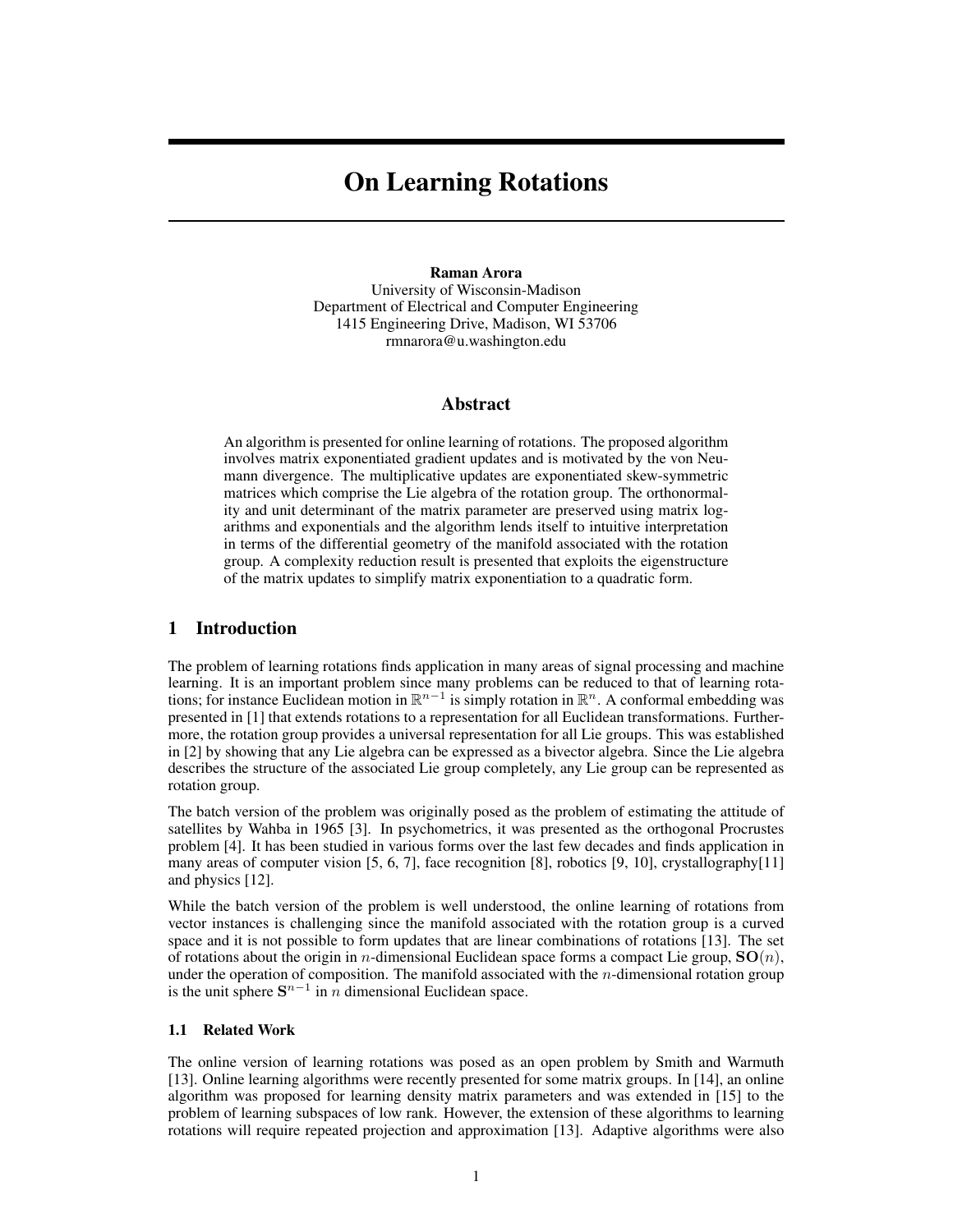studied in [16] for optimization under unitary matrix constraint. The proposed methods are steepest descent methods on Riemannian manifolds.

#### 1.2 Our Approach

This paper presents an online algorithm for learning rotations that utilizes the Bregman matrix divergence with respect to the quantum relative entropy (also known as *von Neumann divergence*) as a distance measure between two rotation matrices. The resulting algorithm has matrix-exponentiated gradient (MEG) updates [14]. The key ingredients of our approach are (a) von Neumann Divergence between rotation matrices [17], (b) squared error loss function and (c) matrix exponentiated gradient (MEG) updates.

Any Lie group is also a smooth manifold and the updates in the proposed algorithm have an intuitive interpretation in terms of the differential topology of the associated manifold. We also utilize various elementary Lie algebra concepts to provide intuitive interpretation of the updates. The development in the paper closely follows that of the matrix exponentiated gradient (MEG) updates in [14] for density matrix parameters. The form of the updates are similar to steepest descent methods of [16], but are derived for learning rotations from vector instances using an information-theoretic approach. The MEG updates are reduced to a quadratic form in the Lie algebra element corresponding to the gradient of loss function on the rotation group.

The paper is organized as follows. The problem is formulated in Section 2. Section 3 presents mathematical preliminaries in differential geometry and Bregman matrix divergence. The matrix exponentiated gradient updates are developed in Section 4. The MEG updates are simplified in Section 5. Experimental results are discussed in Section 6.

## 2 Problem Statement

Let  $x_t$  be a stream of instances of *n*-dimensional unit vectors. Let  $\mathbf{R}_*$  be an unknown  $n \times n$  rotation matrix that acts on  $x_t$  to give the rotated vector  $y_t = \mathbf{R}_{*}x_t$ . The matrix  $\hat{\mathbf{R}}_t$  denotes the estimate of  $\mathbf{R}_{*}$  at instance t and  $\hat{\mathbf{y}}_t = \hat{\mathbf{R}}_t \mathbf{x}_t$  represents the prediction for the rotated vector  $\mathbf{y}_t$ . The loss incurred due to error in prediction is  $L_t(\hat{\mathbf{R}}_t) = d(\hat{\mathbf{y}}_t, \mathbf{y}_t)$ , where  $d(\cdot, \cdot)$  is a distance function. The estimate of the rotation needs to be updated based on the loss incurred at every instance and the objective is to develop an algorithm for learning  $\mathbf{R}_{*}$  that has a bounded regret.

We seek adaptive updates that solve the following optimization problem at each step,

$$
\hat{\mathbf{R}}_{t+1} = \arg\min_{\mathbf{R}} \Delta_F(\mathbf{R}, \hat{\mathbf{R}}_t) + \eta \ L_t(\mathbf{R}),
$$
\n(1)

where  $\hat{\mathbf{R}}_t$  is the estimated rotation matrix at instance  $t$ ,  $\eta$  is the learning rate or the step-size and  $\Delta_F$ is a matrix divergence that measures the discrepancy between matrices. This is a typical problem formulation in online learning where the objective comprises a loss function and a divergence term. The parameter  $\eta$  balances the trade-off between the two conflicting goals at each update: incurring small loss on the new data versus confidence in the estimate from the previously observed data. Minimizing the weighted objective therefore results in smooth updates as well as minimizes the loss function.

In this paper, the updates are smoothed using the von Neumann divergence which is defined for matrices as

$$
\Delta_F(\mathbf{R}, \hat{\mathbf{R}}_t) = \text{tr}(\mathbf{R} \log \mathbf{R} - \mathbf{R} \log \hat{\mathbf{R}}_t - \mathbf{R} + \hat{\mathbf{R}}_t), \tag{2}
$$

where tr(A) is the trace of the matrix A. The search is over all  $\mathbf{R} \in SO(n)$ , i.e. over all  $n \times n$ matrices such that  $\mathbf{R}^T \mathbf{R} = \mathbf{I}$ ,  $\mathbf{R} \mathbf{R}^T = \mathbf{I}$  and  $\det(\mathbf{R}) = 1$ .

## 3 Mathematical Preliminaries

This section reviews some basic definitions and concepts in linear algebra and differential geometry that are utilized for the development of the updates in the next section.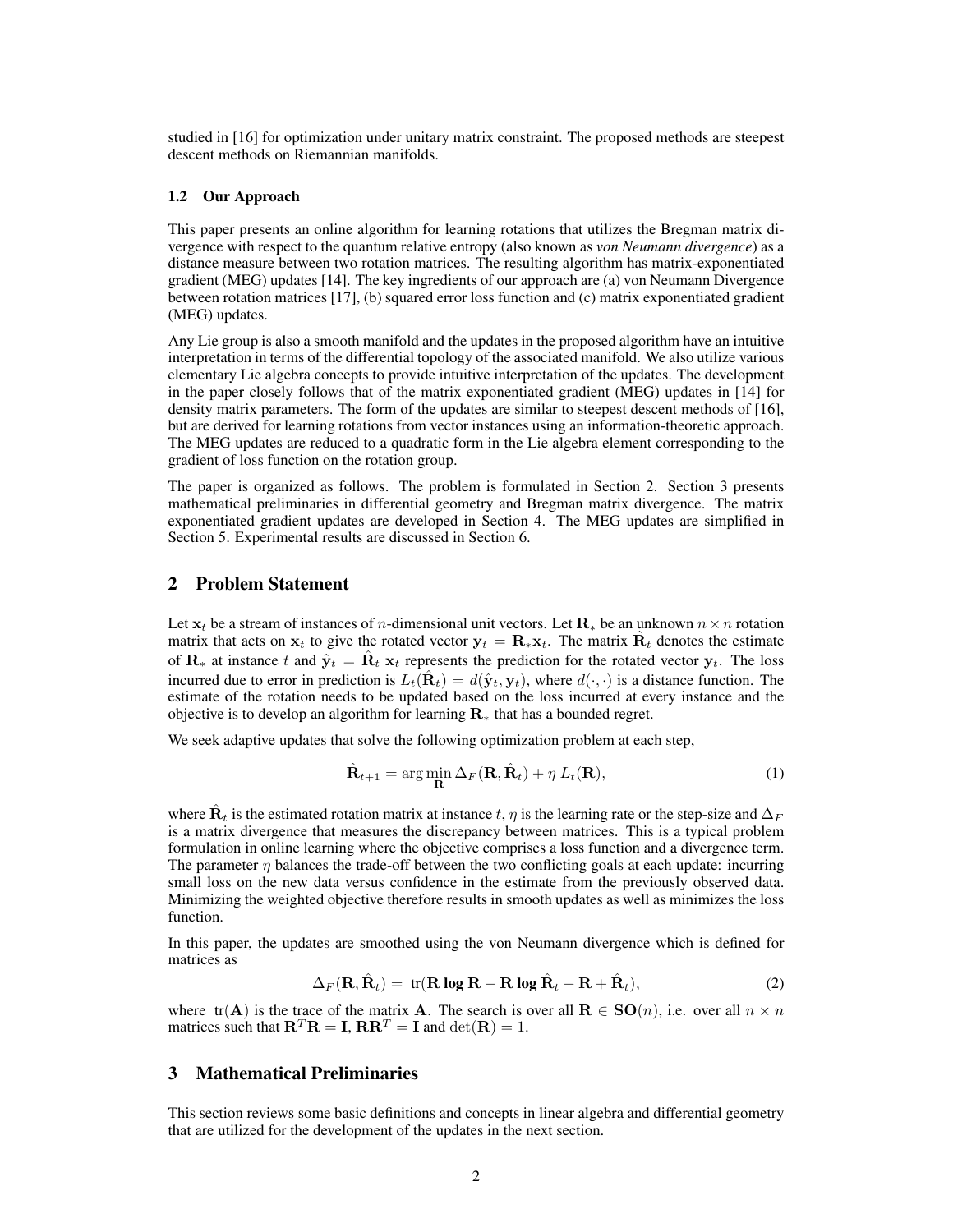#### 3.1 Matrix Calculus

Given a real-valued matrix function  $F : \mathbb{R}^{n \times n} \to \mathbb{R}$ , the gradient of the function with respect to the matrix  $\mathbf{R} \in \mathbb{R}^{n \times n}$  is defined to be the matrix [18],

$$
\nabla_{\mathbf{R}} F(\mathbf{R}) = \begin{pmatrix} \frac{\partial F}{\partial \mathbf{R}_{11}} & \cdots & \frac{\partial F}{\partial \mathbf{R}_{1n}} \\ \vdots & \ddots & \vdots \\ \frac{\partial F}{\partial \mathbf{R}_{n1}} & \cdots & \frac{\partial F}{\partial \mathbf{R}_{nn}} \end{pmatrix}.
$$
 (3)

Some of the matrix derivatives that are used later in the paper are following: for a constant matrix  $\Gamma \in \mathbb{R}^{n \times n}$ ,

1. 
$$
\nabla_{\mathbf{R}} \text{tr}(\Gamma \mathbf{R} \mathbf{R}^T) = (\Gamma + \Gamma^T) \mathbf{R},
$$

2. 
$$
\nabla_{\mathbf{R}} \det(\mathbf{R}) = \det(\mathbf{R})(\mathbf{R}^{-1})^T
$$
,

3.  $\nabla_{\mathbf{R}}(\mathbf{y}-\mathbf{R}\mathbf{x})^T(\mathbf{y}-\mathbf{R}\mathbf{x}) = -2(\mathbf{y}-\mathbf{R}\mathbf{x})\mathbf{x}^T$ .

A related concept in differential geometry is that of the space of vectors tangent to a group at the identity element of the group. This is defined to be the Lie algebra associated with the group. It is a convenient way of describing the infinitesimal structure of a topological group about the identity element and completely determines the associated group. The utility of the Lie algebra is due to the fact that it is a vector space and thus it is much easier to work with it than with the linear group.

A real  $n \times n$  matrix A is in the Lie algebra of the rotation group  $SO(n)$  if and only if it is a skewsymmetric matrix (i.e.  $A^T = -A$ ). Furthermore, for any matrix A in the Lie algebra of  $SO(n)$ ,  $exp(\eta \mathbf{A})$  is a one-parameter subgroup of the rotation group, parametrized by  $\eta \in \mathbb{R}$  [19].

The matrix exponential and logarithm play an important role in relating a matrix Lie group G and the associated Lie algebra g. The exponential of a matrix  $\mathbf{R} \in \mathbb{R}^{n \times n}$  is given by the following series,

$$
\exp(\mathbf{R}) = \mathbf{I} + \mathbf{R} + \frac{1}{2!} \mathbf{R}^2 + \frac{1}{3!} \mathbf{R}^2 + \cdots
$$
 (4)

Given an element  $A \in \mathfrak{g}$ , the matrix exponential  $exp(A)$  is the corresponding element in the group. The matrix logarithm  $log(R)$  is defined to be the inverse of the matrix exponential: it maps from the Lie group G into the Lie algebra g. The matrix logarithm is a well-defined map since the exponential map is a local diffeomorphism between a neighborhood of the zero matrix and a neighborhood of the identity matrix [19, 20].

## 3.2 Riemannian Gradient

Consider a real-valued differentiable function,  $L_t$ :  $SO(n) \to \mathbb{R}$ , defined on the rotation group. The Riemannian gradient  $\overline{\nabla}_{\mathbf{R}}L_t$  of the function  $L_t$  on the Lie group  $\mathbf{SO}(n)$  evaluated at the rotation matrix  $R$  and translated to the identity (to get a Lie algebra element) is given as  $[16]$ 

$$
\tilde{\nabla}_{\mathbf{R}}L_t = \nabla_{\mathbf{R}}L_t \mathbf{R}^T - \mathbf{R} \nabla_{\mathbf{R}}^T L_t, \tag{5}
$$

where  $\nabla_{\bf R}L_t$  is the matrix derivative of the cost function in the Euclidean space defined in (3) at matrix R.

#### 3.3 Von Neumann Divergence

In any online learning problem, the choice of divergence between the parameters dictates the resulting updates. This paper utilizes the von Neumann divergence which is a special case of the Bregman divergence and measures discrepancy between two matrices.

Let F be convex differentiable function defined on a subset of  $\mathbb{R}^{n \times n}$  with the gradient  $f(\mathbf{R}) =$  $\nabla_{\bf R}F({\bf R})$ . The Bregman divergence between two matrices  ${\bf R}_1$  and  ${\bf R}_2$  is defined as

$$
\Delta_F(\mathbf{R}_1, \mathbf{R}_2) := F(\mathbf{R}_1) - F(\mathbf{R}_2) - \text{tr}((\mathbf{R}_1 - \mathbf{R}_2) f(\mathbf{R}_2)^T).
$$
\n(6)

The gradient of Bregman divergence with respect to  $\mathbf{R}_1$  is given as,

$$
\nabla_{\mathbf{R}_1} \Delta_F(\mathbf{R}_1, \mathbf{R}_2) = f(\mathbf{R}_1) - f(\mathbf{R}_2). \tag{7}
$$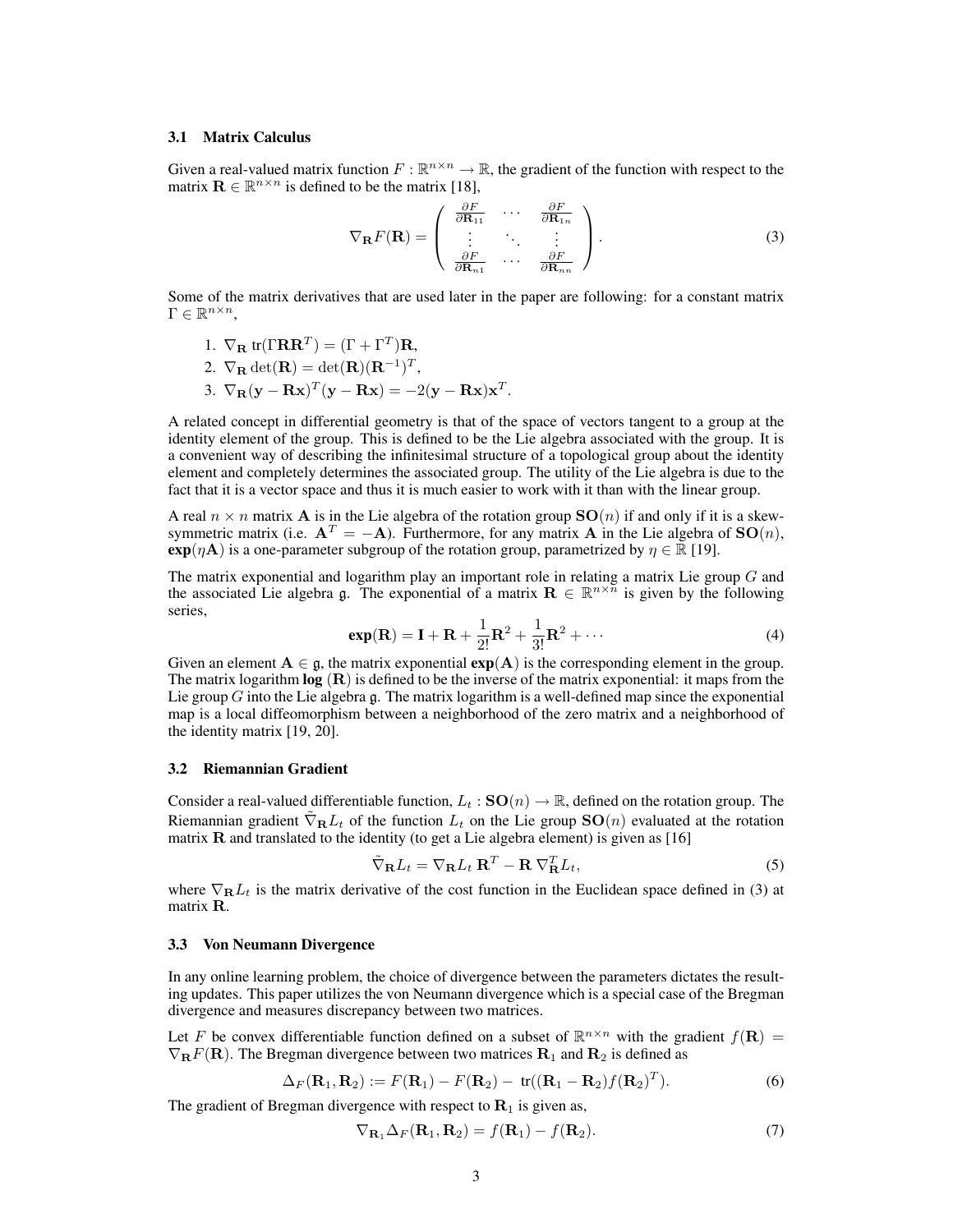Choosing the function  $F$  in the definition of Bregman divergence to be the von Neumann entropy, given as  $F(\mathbf{R}) = \text{tr}(\mathbf{R} \log \mathbf{R} - \mathbf{R})$ , obtain the von Neumann divergence [14, 17]:

$$
\Delta_F(\mathbf{R}_1, \mathbf{R}_2) = \text{Tr}(\mathbf{R}_1 \text{ log } \mathbf{R}_1 - \mathbf{R}_1 \text{ log } \mathbf{R}_2 - \mathbf{R}_1 + \mathbf{R}_2). \tag{8}
$$

Finally, the gradient of the von Neumann entropy was shown to be  $f(\mathbf{R}) = \nabla_{\mathbf{R}} F(\mathbf{R}) = \log \mathbf{R}$  in [14]. Consequently, the gradient of the von Neumann divergence can be expressed as

$$
\nabla_{\mathbf{R}_1} \Delta_F(\mathbf{R}_1, \mathbf{R}_2) = \log(\mathbf{R}_1) - \log(\mathbf{R}_2).
$$
 (9)

## 4 Online Algorithm

The problem of online learning of rotations can be expressed as the optimization problem

$$
\hat{\mathbf{R}}_{t+1} = \underset{\mathbf{R}}{\arg \min} \quad \Delta_F(\mathbf{R}, \hat{\mathbf{R}}_t) + \eta L_t(\mathbf{R})
$$
\ns.t. 
$$
\mathbf{R}^T \mathbf{R} = \mathbf{I}, \ \mathbf{R} \mathbf{R}^T = \mathbf{I}
$$
\n
$$
\det(\mathbf{R}) = 1
$$
\n(10)

where  $\hat{\mathbf{R}}_t$  is the estimate of the rotation matrix at time instance t and  $L_t$  is the loss incurred in the prediction of  $y_t$ . The proposed adaptive updates are matrix exponentiated gradient (MEG) updates given as

$$
\hat{\mathbf{R}}_{t+1} = \exp\left(\log \hat{\mathbf{R}}_t - \eta \,\text{skew}\left(\hat{\mathbf{R}}_t^T \,\nabla_{\mathbf{R}} L_t(\hat{\mathbf{R}}_t)\right)\right),\tag{11}
$$

where  $\nabla_{\bf R} L_t(\hat{\bf R}_t)$  is the gradient of the cost function in the Euclidean space with respect to the rotation matrix **R** and **skew** (·) is the skew-symmetrization operator on the matrices, **skew** (**A**) =  $\mathbf{A} - \mathbf{A}^T$ . The updates seem intuitive, given the following elementary facts about the Lie algebraic structure of the rotation group: (a) the gradient of loss function gives geodesic direction and velocity vector on the unit sphere, (b) a skew-symmetric matrix is an element of Lie algebra [19, 20], (c) the matrix logarithm maps a rotation matrix to the corresponding Lie algebra element, (d) composition of two elements of Lie algebra yields another Lie algebra element and (e) the matrix exponential maps a Lie algebra element to corresponding rotation matrix.

The loss function is defined to be the squared error loss function and therefore the gradient of the loss function is given by the matrix  $\nabla_{\bf R} L_t(\hat{\bf R}_t) = 2(\hat{\bf y}_t - {\bf y}_t) {\bf x}_t^T$ . This results in the online updates

$$
\hat{\mathbf{R}}_{t+1} = \exp\left(\log \hat{\mathbf{R}}_t - 2\eta \,\text{skew}\left(\hat{\mathbf{R}}_t^T(\hat{\mathbf{y}}_t - \mathbf{y}_t)\mathbf{x}_t^T\right)\right),
$$
\n
$$
= \hat{\mathbf{R}}_t \exp\left(-2\eta \,\text{skew}\left(\hat{\mathbf{R}}_t^T(\hat{\mathbf{y}}_t - \mathbf{y}_t)\mathbf{x}_t^T\right)\right). \tag{12}
$$

#### 4.1 Updates Motivated by von-Neumann Divergence

The optimization problem in (10) is solved using the method of Lagrange multipliers. First observe that the constraints  $\mathbf{R}^T \mathbf{R} = \mathbf{I}$  and  $\mathbf{R} \mathbf{R}^T = \mathbf{I}$  are redundant since one implies the other. Introducing the Lagrangian multiplier matrix Γ for the orthonormality constraint and Lagrangian multiplier  $\lambda$ for the unity determinant constraint, the objective function can be written as

$$
\mathcal{J}(\mathbf{R}, \Gamma, \lambda) = \Delta_F(\mathbf{R}, \hat{\mathbf{R}}_t) + \eta L_t(\mathbf{R}) + \text{tr}(\Gamma(\mathbf{R}\mathbf{R}^T - \mathbf{I})) + \lambda(\det(\mathbf{R}) - 1).
$$
 (13)

Taking the gradient on both sides of equation with respect to the matrix  $\bf{R}$ , get

$$
\nabla_{\mathbf{R}} \mathcal{J}(\mathbf{R}, \Gamma, \lambda) = \nabla_{\mathbf{R}} \Delta_F(\mathbf{R}, \hat{\mathbf{R}}_t) + \eta \tilde{\nabla}_{\mathbf{R}} L_t(\mathbf{R}) + (\Gamma + \Gamma^T) \mathbf{R} + \lambda \det(\mathbf{R})(\mathbf{R}^{-1})^T,
$$
(14)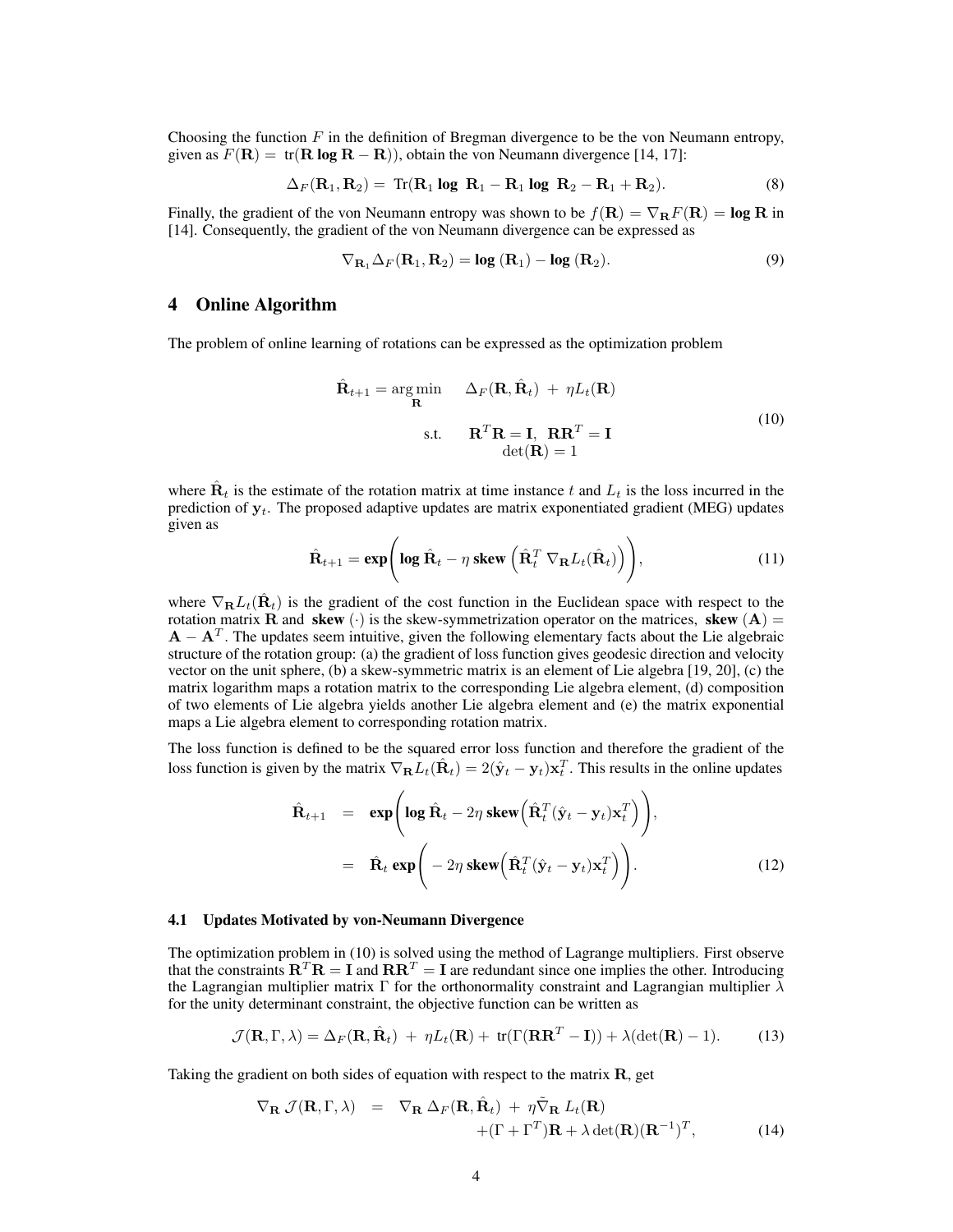using the matrix derivatives from Section 3.1 and the Riemannian gradient for the loss function from eqn. (5). Putting  $\nabla_{\mathbf{R}} \mathcal{J}(\mathbf{R}, \Gamma, \lambda) = 0$  and using the fact that  $\nabla_{\mathbf{R}} \Delta_F(\mathbf{R}, \hat{\mathbf{R}}_t) = f(\mathbf{R}) - f(\hat{\mathbf{R}}_t)$ , get

$$
0 = f(\mathbf{R}) - f(\hat{\mathbf{R}}_t) + \eta \text{ skew } (\hat{\mathbf{R}}_t^T \nabla_{\mathbf{R}} L_t(\mathbf{R})) + (\Gamma + \Gamma^T) \mathbf{R} + \lambda \det(\mathbf{R}) (\mathbf{R}^{-1})^T.
$$
 (15)

Given that  $f$  is a bijective map, write

$$
\mathbf{R} = f^{-1} \Big( f(\hat{\mathbf{R}}_t) - \eta \text{ skew } \Big( \hat{\mathbf{R}}_t^T \nabla_{\mathbf{R}} L_t(\mathbf{R}) \Big) - (\Gamma + \Gamma^T) \mathbf{R} - \lambda \det(\mathbf{R}) (\mathbf{R}^{-1})^T \Big). \tag{16}
$$

Since the objective is convex, it is sufficient to produce a choice of Lagrange multipliers that enforces the rotation constraint. Choosing  $\lambda = \det(\mathbf{R})^{-1}$  and  $\Gamma = -(1/2) (\mathbf{R}^{-1})^T \mathbf{R}^{-1}$  yields the following implicit update

$$
\hat{\mathbf{R}}_{t+1} = \exp\left(\log \hat{\mathbf{R}}_t - \eta \text{ skew}\left(\hat{\mathbf{R}}_t^T \nabla_{\mathbf{R}} L_t(\hat{\mathbf{R}}_{t+1})\right)\right).
$$
 (17)

As noted by Tsuda et. al. in [14], the implicit updates of the form above are usually not solvable in closed form. However, by approximating  $\nabla_{\bf R} L_t(\hat{\bf R}_{t+1})$  with  $\nabla_{\bf R} L_t(\hat{\bf R}_t)$  (as in [21, 14]), we obtain an explicit update

$$
\hat{\mathbf{R}}_{t+1} = \exp\left(\log \hat{\mathbf{R}}_t - \eta \,\text{skew}\left(\hat{\mathbf{R}}_t^T \,\nabla_{\mathbf{R}} L_t(\hat{\mathbf{R}}_t)\right)\right).
$$
\n(18)

The next result ensures the closure property for the matrix exponentiated gradient updates in the equation above. In other words, the estimates for the rotation matrix do not steer away from the manifold associated with the rotation group. Therefore, if  $\hat{\mathbf{R}}_0 \in \mathbf{SO}(n)$  then  $\hat{\mathbf{R}}_{t+1} \in \mathbf{SO}(n)$ .

**Lemma 1.** If  $\hat{\mathbf{R}}_t \in \mathbf{SO}(n)$  then  $\hat{\mathbf{R}}_{t+1}$  given by the updates in (18) is a rotation matrix in  $\mathbf{SO}(n)$ .

*Proof.* Using the properties of matrix logarithm and matrix exponential, express (18) as

$$
\hat{\mathbf{R}}_{t+1} = \hat{\mathbf{R}}_t \exp(-\eta \mathbf{S}),\tag{19}
$$

where  $\mathbf{S} = \hat{\mathbf{R}}_t^T \nabla_{\mathbf{R}} L_t(\mathbf{R}) - \nabla_{\mathbf{R}}^T L_t(\mathbf{R}) \hat{\mathbf{R}}_t$  is an  $n \times n$  dimensional skew-symmetric matrix with trace zero. Then

$$
\hat{\mathbf{R}}_{t+1}^{T} \hat{\mathbf{R}}_{t+1} = (\hat{\mathbf{R}}_{t} e^{-\eta \mathbf{S}})^{T} (\hat{\mathbf{R}}_{t} e^{-\eta \mathbf{S}}),
$$
  
\n
$$
= (e^{-\eta \mathbf{S}})^{T} \hat{\mathbf{R}}_{t}^{T} \hat{\mathbf{R}}_{t} (e^{-\eta \mathbf{S}}),
$$
  
\n
$$
= (e^{-\eta \mathbf{S}})^{T} (e^{-\eta \mathbf{S}}),
$$
  
\n
$$
= e^{\eta(-\mathbf{S}^{T}-\mathbf{S})} = e^{\eta(\mathbf{S}-\mathbf{S})} = \mathbf{I},
$$

where we used the facts that  $\hat{\mathbf{R}}_t \in \mathbf{SO}(n)$ ,  $(\mathbf{e}^S)^T = \mathbf{e}^{S^T}$ ,  $\mathbf{S}^T = -\mathbf{S}$  and that  $e^0 = \mathbf{I}$ . Similarly,  $\hat{\mathbf{R}}_{t+1} \hat{\mathbf{R}}_{t+1}^T = \mathbf{I}$ . Finally, note that

$$
\det(\hat{\mathbf{R}}_{t+1}) = \det(\hat{\mathbf{R}}_t \mathbf{e}^{-\eta \mathbf{S}}) = \det(\hat{\mathbf{R}}_t) \cdot \det(\mathbf{e}^{-\eta \mathbf{S}}) = e^{-\eta \operatorname{Tr}(\mathbf{S})},
$$

since determinant of exponential of a matrix is equal to the exponential of the trace of the matrix. And since S is a trace zero matrix,  $\det(\hat{\mathbf{R}}_{t+1}) = 1$ .  $\Box$ 

#### 4.2 Differential Geometrical Interpretation

The resulting updates in (18) have nice interpretation in terms of the differential geometry of the rotation group. The gradient of the cost function,  $\nabla_{\bf R} L_t(\hat{\bf R}_t)$ , in the Euclidean space gives a tangent direction at the current estimate of the rotation matrix. The Riemannian gradient is computed as  $\nabla_{\bf R}L_t(\hat{\bf R}_t) - \hat{\bf R}_t \nabla_{\bf R}^T L_t(\hat{\bf R}_t) \hat{\bf R}_t$ . The Riemannian gradient at the identity element of the group is obtained by de-rotation by  $\hat{\bf R}_t$ , giving  $\tilde{\nabla}_{\bf R}L_t(\hat{\bf R}_t)$ , as in (5). The gradient corresponds to an element of the Lie algebra,  $\mathfrak{so}(n)$ , of the rotation group. The exponential map gives the corresponding rotation matrix which is the multiplicative update to the estimate of the rotation matrix at the previous instance.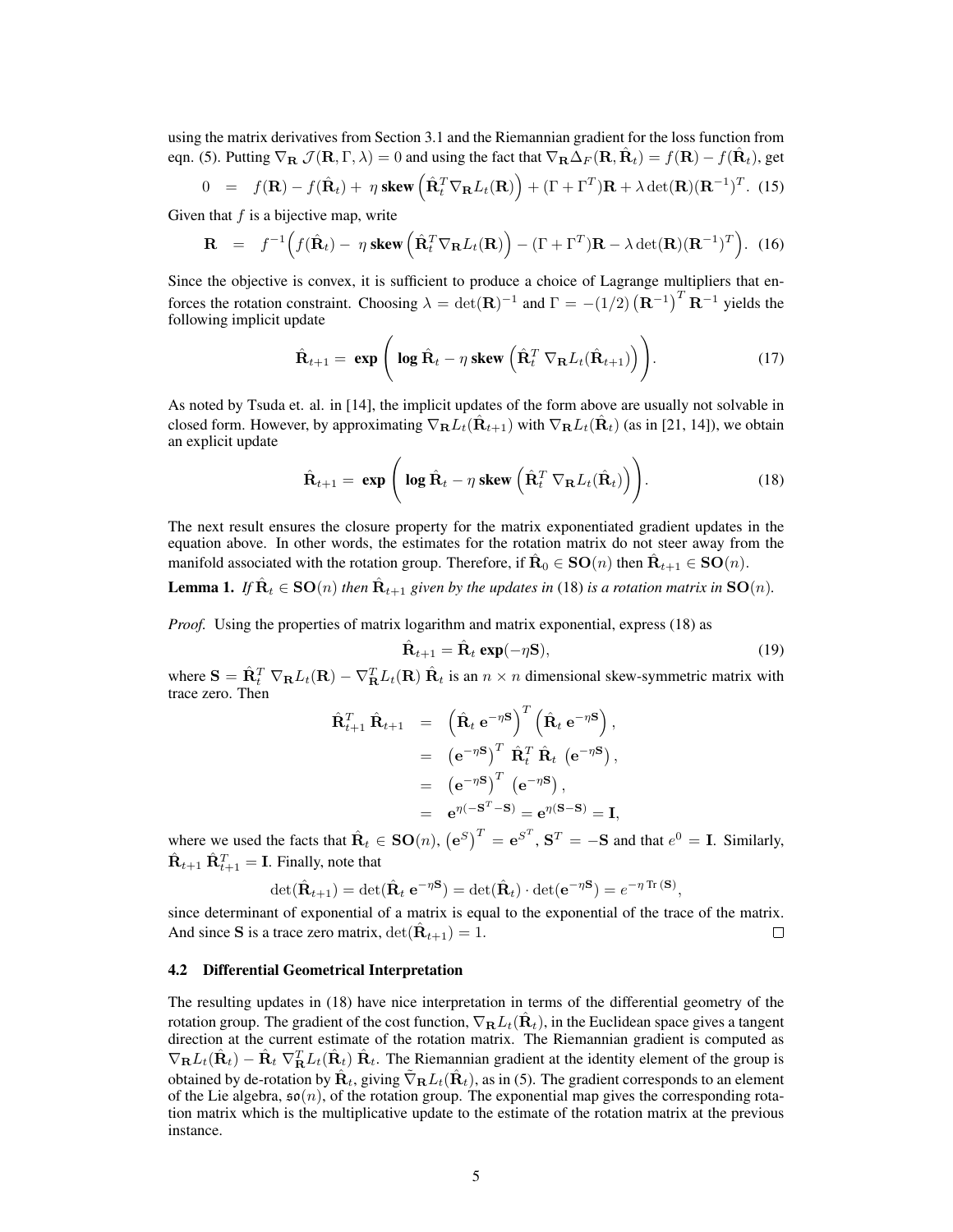## 5 Complexity Reduction of MEG Updates

The matrix exponentiated gradient updates ensure that the estimates for the rotation matrix stay on the manifold associated with the rotation group at each iteration. However, with the matrix exponentiation at each step, the updates are computationally intensive and in fact the computational complexity of the updates is comparable to other approaches that would require repeated approximation and projection on to the manifold. This section discusses a fundamental complexity reduction result to establish a simpler update by exploiting the eigen-structure of the update matrix. First observe that the matrix in the exponential in eqn. (12) (for the case of squared error loss function) can be written as

$$
\mathbf{S} = -2\eta \text{ skew } (\hat{\mathbf{R}}_t^T (\hat{\mathbf{y}}_t - \mathbf{y}_t) \mathbf{x}_t^T),
$$
  
\n
$$
= -2\eta \text{ skew } (\hat{\mathbf{R}}_t^T (\hat{\mathbf{R}}_t \mathbf{x}_t - \mathbf{R}_* \mathbf{x}_t) \mathbf{x}_t^T),
$$
  
\n
$$
= -2\eta \text{ skew } (\mathbf{x}_t \mathbf{x}_t^T - \hat{\mathbf{R}}_t^T \mathbf{R}_* \mathbf{x}_t \mathbf{x}_t^T),
$$
  
\n
$$
= 2\eta \left( \hat{\mathbf{R}}_t^T \mathbf{R}_* \mathbf{x}_t \mathbf{x}_t^T - \mathbf{x}_t \mathbf{x}_t^T \mathbf{R}_*^T \hat{\mathbf{R}}_t \right),
$$
  
\n
$$
= \mathbf{A}^T \mathbf{X} - \mathbf{X} \mathbf{A},
$$
 (20)

where  $X \equiv x_t x_t^T$  and  $A \equiv 2\eta R_{\ast}^T \hat{R}_t$ . Each term in the matrix S is a rank-one matrix (due to pre and post-multiplication with  $x_t x_t^T$ , respectively). Thus S is at most rank-two. Since S is skewsymmetric, it has (at most) two eigenvalues in a complex conjugate pair  $\pm j\lambda$  (and  $n-2$  zero eigenvalues) [22], which allows the following simplification.

Lemma 2. *The matrix exponentiated gradient updates in eqn.* (12) *are equivalent to the following updates,*

$$
\hat{\mathbf{R}}_{t+1} = \hat{\mathbf{R}}_t \left( \mathbf{I} + \frac{\sin(\lambda)}{\lambda} \mathbf{S} + \frac{1 - \cos(\lambda)}{\lambda^2} \mathbf{S}^2 \right),\tag{21}
$$

where  $\lambda = 2\eta\sqrt{1-\left(\mathbf{y}_t^T\hat{\mathbf{y}}_t\right)^2}$  and **S** is the skew-symmetric matrix given in eqn. (20) with eigenval $ues \pm i\lambda$ .

Note that  $y_t$ ,  $\hat{y}_t$  are unit vectors in  $\mathbb{R}^n$  and therefore  $\lambda$  is real-valued. The proof of the complexity reduction follows easily from a generalization of the Rodrigues' formula for computing matrix exponentials for skew-symmetric matrix. The proof is not presented here due to space constraints but the interested reader is referred to [23, 24]. Owing to the result above the matrix exponential reduces to a simple quadratic form involving an element from the Lie algebra of the rotation group. The pseudocode is given in Algorithm 1.

## Choose  $\eta$ Initialize  $\mathbf{R}_1 = \mathbf{I}$ for  $t = 1, 2, ...$  do Obtain an instance of unit vector  $\mathbf{x}_t \in \mathbb{R}^n$ ; Predict the rotated vector  $\hat{\mathbf{y}}_t = \hat{\mathbf{R}}_t \mathbf{x}_t$ ; Receive the true rotated vector  $y_t = R_* x_t$ ; Incur the loss  $L_t(\hat{\mathbf{R}}_t) = |\mathbf{y}_t - \hat{\mathbf{y}}_t|^2;$ Compute the matrix  $\mathbf{S} = 2\eta \, \left( \hat{\mathbf{R}}_t^T \mathbf{y}_t \mathbf{x}_t^T - \mathbf{x}_t \mathbf{y}_t^T \hat{\mathbf{R}}_t \right);$ Compute the eigenvalues  $\lambda = 2\eta \sqrt{1 - (\mathbf{y}_t^T \hat{\mathbf{y}}_t)^2}$ ; Update the rotation matrix  $\hat{\mathbf{R}}_{t+1} = \hat{\mathbf{R}}_t \left( \mathbf{I} + \frac{\sin(\lambda)}{\lambda} \right)$  $\frac{\ln(\lambda)}{\lambda} \mathbf{S} + \frac{1-\cos(\lambda)}{\lambda^2} \mathbf{S}^2$ end

Algorithm 1: Pseudocode for Learning rotations using Matrix Exponentiated Gradient updates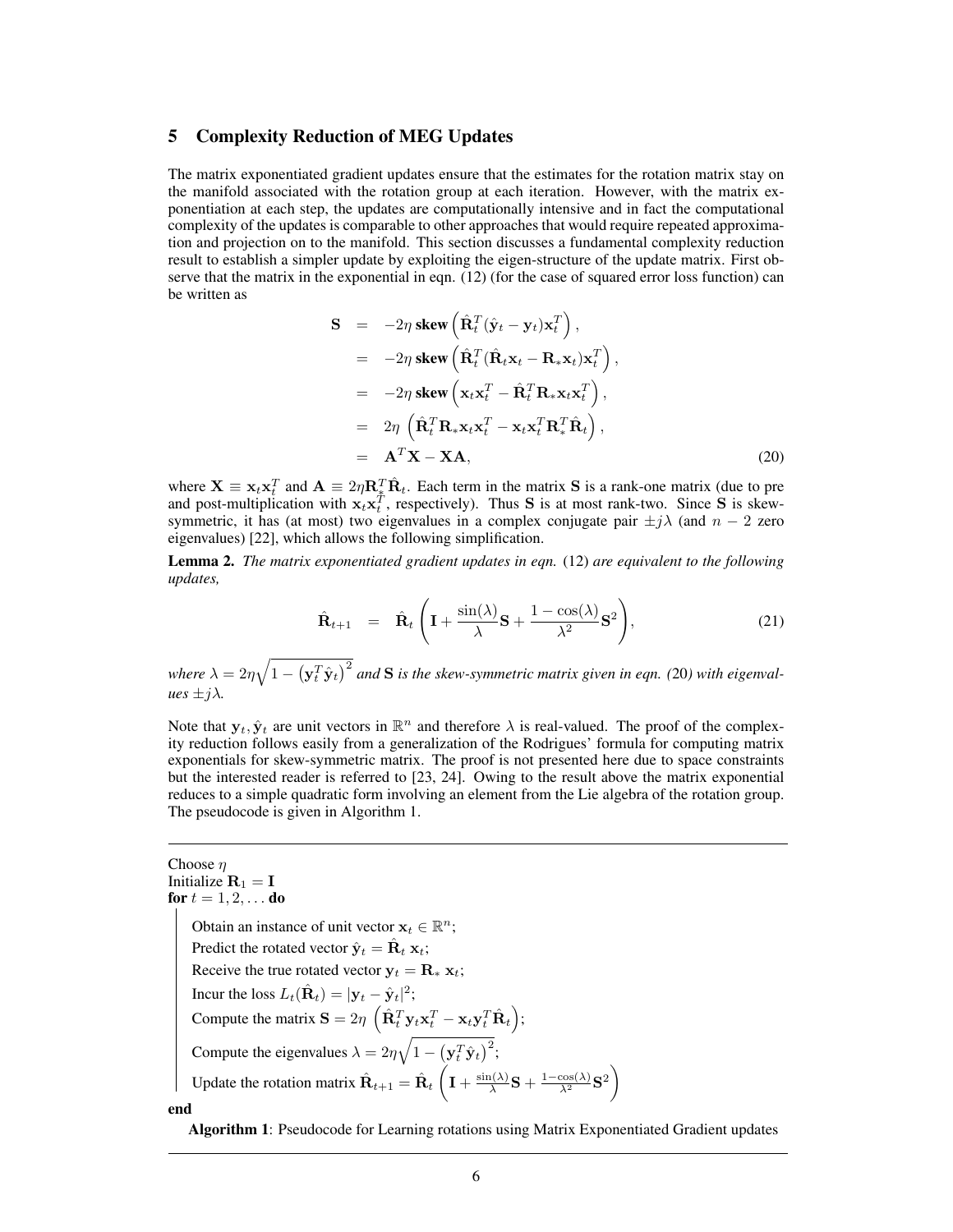## 6 Experimental Results

This section presents experimental results with the proposed algorithm for online learning of rotations. The performance of the algorithm is evaluated in terms of the Frobenius norm of the difference of the true rotation matrix and the estimate. Figure 1 shows the error plot with respect to time. The unknown rotation is a  $12 \times 12$  dimensional matrix and changes randomly every 200 instances. The trajectories are averaged over 1000 random simulations. It is clear from the plot that the estimation error decays rapidly to zero and estimates of the rotation matrices are exact.



Figure 1: Online learning of rotations: Estimate of unknown rotation is updated every time new instance of rotation is observed. The true rotation matrix is randomly changing at regular interval (N=200). The error in Frobenius norm is plotted against the instance index.

The online algorithm is also found robust to small amount of additive white Gaussian noise in observations of the true rotated vectors, i.e. the observations are now given as  $y_t = \mathbf{R}_{\ast} \mathbf{x}_t + \alpha \mathbf{w}_t$ , where  $\alpha$  determines the signal to noise ratio. The performance of the algorithm is studied with various noisy conditions. Figure 2 shows error plots with respect to time for various noisy conditions in  $\mathbb{R}^{20}$ . The Frobenius norm error decays quickly to a noise floor determined by the SNR as well as the step size  $\eta$ . In the simulations in Fig. 2 the step size was decreased gradually over time. It is not clear immediately how to pick the optimal step size but a classic step size adaptation rule or Armijo rule may be followed [25, 16].

The tracking performance of the online algorithm is compared with the batch version. In Figure 3, the unknown rotation  $\mathbf{R}_{*} \in \mathbf{SO}(30)$  changes slightly after every 30 instances. The smoothly changing rotation is induced by composing  $\mathbf{R}_{*}$  matrix with a matrix  $\mathbf{R}_{\delta}$  every thirty iterations. The matrix  $\mathbf{R}_{\delta}$  is composed of 3  $\times$  3 block-diagonal matrices, each corresponding to rotation about the X-axis in 3D space by  $\pi/360$  radians. The batch version stores the last 30 instances in an 30  $\times$  30 matrix  $X$  and corresponding rotated vectors in matrix  $Y$ . The estimate of the unknown rotation is given as  $\mathbf{Y} \mathbf{X}^{-1}$ . The batch version achieves zero error only at time instances when all the data in X, Y correspond to the same rotation whereas the online version consistently achieves a low error and tracks the changing rotation.

It is clear from the simulations that the Frobenius norm decreases at each iteration. It is easy to show this global stability of the updates proposed here in noise-free scenario [24]. The proposed algorithm was also applied to learning and tracking the rotations of 3D objects. Videos showing experimental results with the 3D Stanford bunny [26] are posted online at [27].

## 7 Conclusion

In this paper, we have presented an online algorithm for learning rotations. The algorithm was motivated using the von Neumann divergence and squared error loss function and the updates were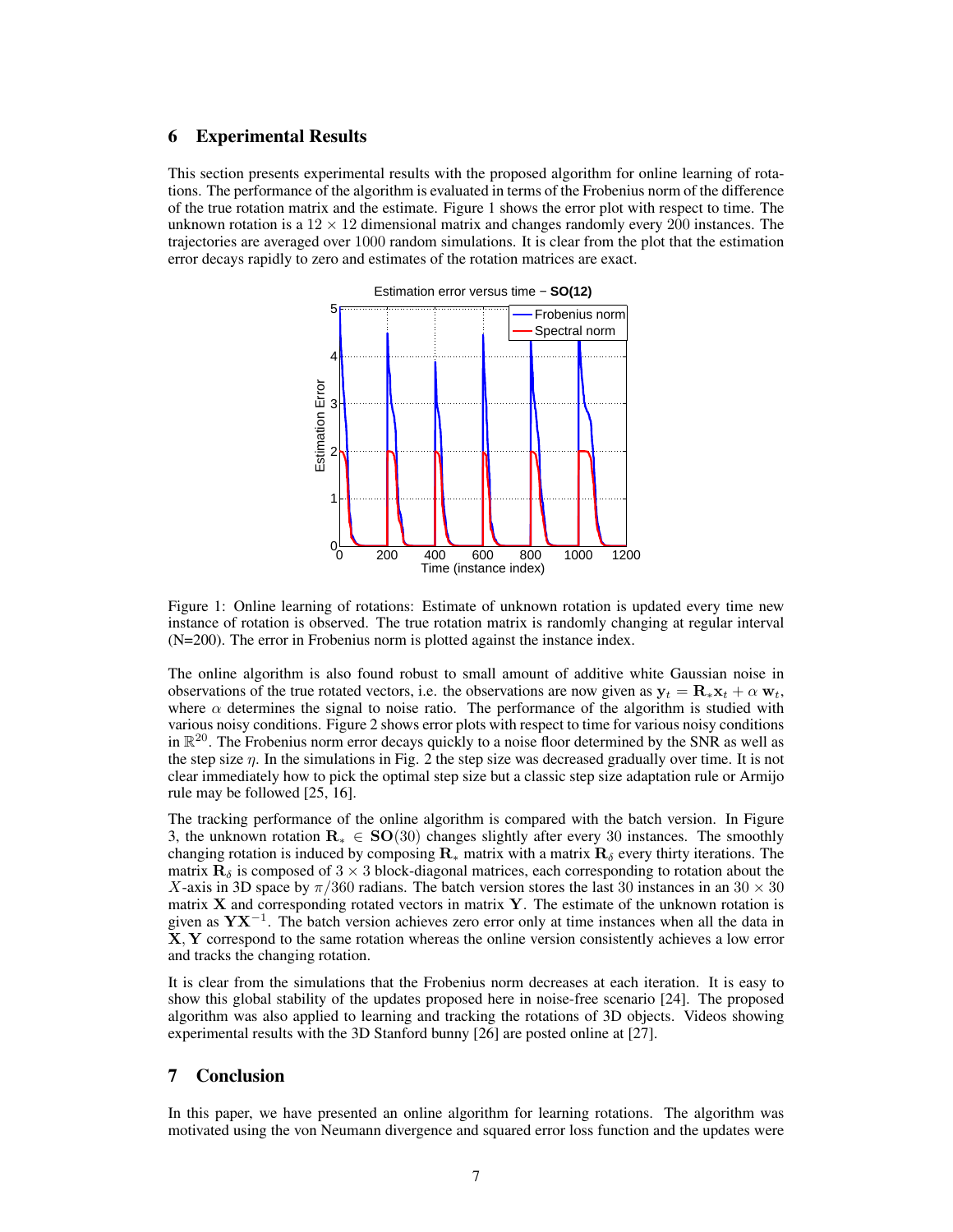

Figure 2: Average error plotted against instance index for various noise levels.



Figure 3: Comparing the performance of tracking rotations for the batch version versus the online algorithm. The rotation matrix changes smoothly every  $M = 30$  instances.

developed in the Lie algebra of the rotation group. The resulting matrix exponentiated gradient updates were reduced to a simple quadratic form. The estimation performance of the proposed algorithm was studied under various scenarios. Some of the future directions include identifying alternative loss functions that exploit the spherical geometry as well as identifying regret bounds for the proposed updates.

Acknowledgements: The author would like to thank W. A. Sethares, M. R. Gupta and A. B. Frigyik for helpful discussions and feedback on early drafts of the paper.

## References

- [1] Rich Wareham, Jonathan Cameron, and Joan Lasenby, "Applications of conformal geometric algebra in computer vision and graphics," in *IWMM/GIAE*, 2004, pp. 329–349.
- [2] C. Doran, D. Hestenes, F. Sommen, and N. Van Acker, "Lie groups as spin groups," *Journal of Mathematical Physics*, vol. 34, no. 8, pp. 36423669, August 1993.
- [3] Grace Wahba, "Problem 65-1, a least squares estimate of satellite attitude," *SIAM Review*, vol. 7, no. 3, July 1965.